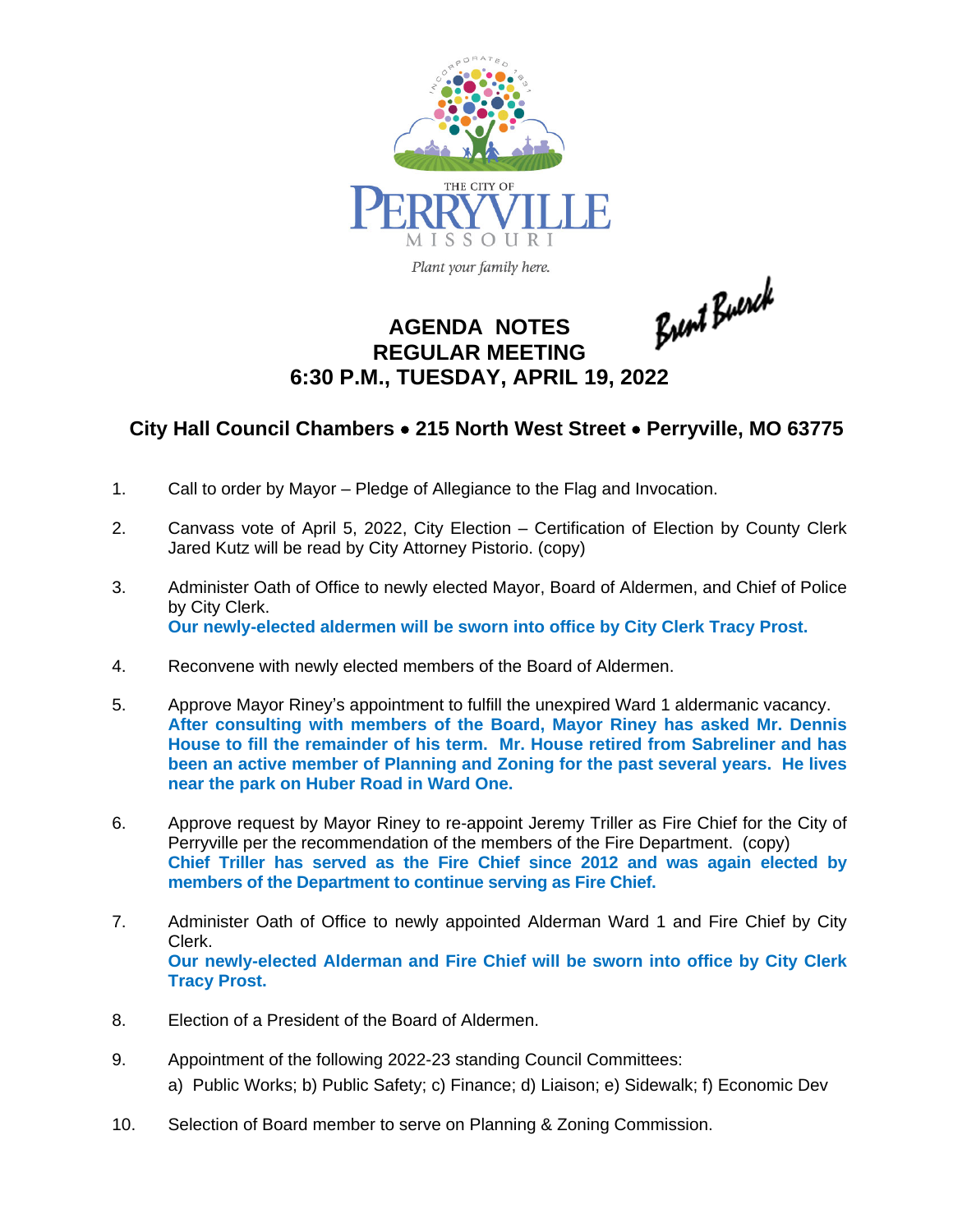11. Citizen's participation from floor – limited to 3 minutes per speaker. Any person, resident, or non-resident, wishing to address the Board of Aldermen may approach the podium and state their name, address, and comments. Non-residents are invited to speak first, followed by residents of the city. Although we are readily available outside our formal meetings, this will be your only opportunity to offer your thoughts during this evening's meeting as comments from the floor will not be taken during the regular meeting. Although certainly welcome, you are not required to stay for the remainder of the meeting and may exit the Council Chambers in a quiet and respectful manner.

## **CONSENT AGENDA ITEMS**

- 12. Approve minutes from meeting of April 5, 2022. (copy)
- 13. Approve Financial Reports for March, 2022. (copy)
- 14. Approve recommendation from Robinson Industrial and Heavy Contracting, Inc., (Construction Manager At-Risk) for the Technical Education Facility relative to Greatest Maximum Price (GMP) - \$7,900,000.00. (copy) **This is the next big step in our construction process as it will establish the GMP for the project. This final number has been reviewed and approved by Ranken Technical College and the Board's approval will allow general construction to begin and remaining materials to be ordered. Due to delays in some mechanical equipment, we are now estimating a February 2023 completion date.**
- 15. Approve Invoice 549002 to Robinson Industrial, Heavy & Commercial Contracting, Inc., relative to Technical Education Facility - \$1,036,509.52. (copy) **Work has begun on the technical college building and this invoice will provide for the purchase of needed materials and the beginning phases of construction.**
- 16. Approve Pay Application 19 from Robinson Industrial and Heavy Contracting and HDR for the WWTP Facility Improvement Project - \$1,269,544.99. (copy) **This invoice is from the Design Build Team of Robinson Industrial & Heavy Contracting (RiHC) and HDR for work relating to the new Wastewater Treatment Plant.**
- 17. Approve Pay Estimate 3 to Lappe Cement Finishing, Inc., relative to Northeast Outfall Sewer Replacement – Phase 2 - \$166,012.17. (copy) **This is the second phase of the new sewer trunk line which delivers sewage to the WWTP from the city limits.**
- 18. Approve payment of one-half of Invoice 14205 to Pollock Landscaping for improvements to Veterans Memorial Field per agreement with VMF Committee - \$12,514.00. (copy) **This 50/50 cost share with the VMF committee has installed Duraedge surface on what is most likely the premier field in City Park. It will continue to be used by the American Legion and St. Vincent High School but will also be available for use by the general public going forward.**
- 19. Approve request from Public Works Director Layton to sell items on Purple Wave Auction site. (copy) **Staff has provided a memo listing surplus items that are ready for public auction.**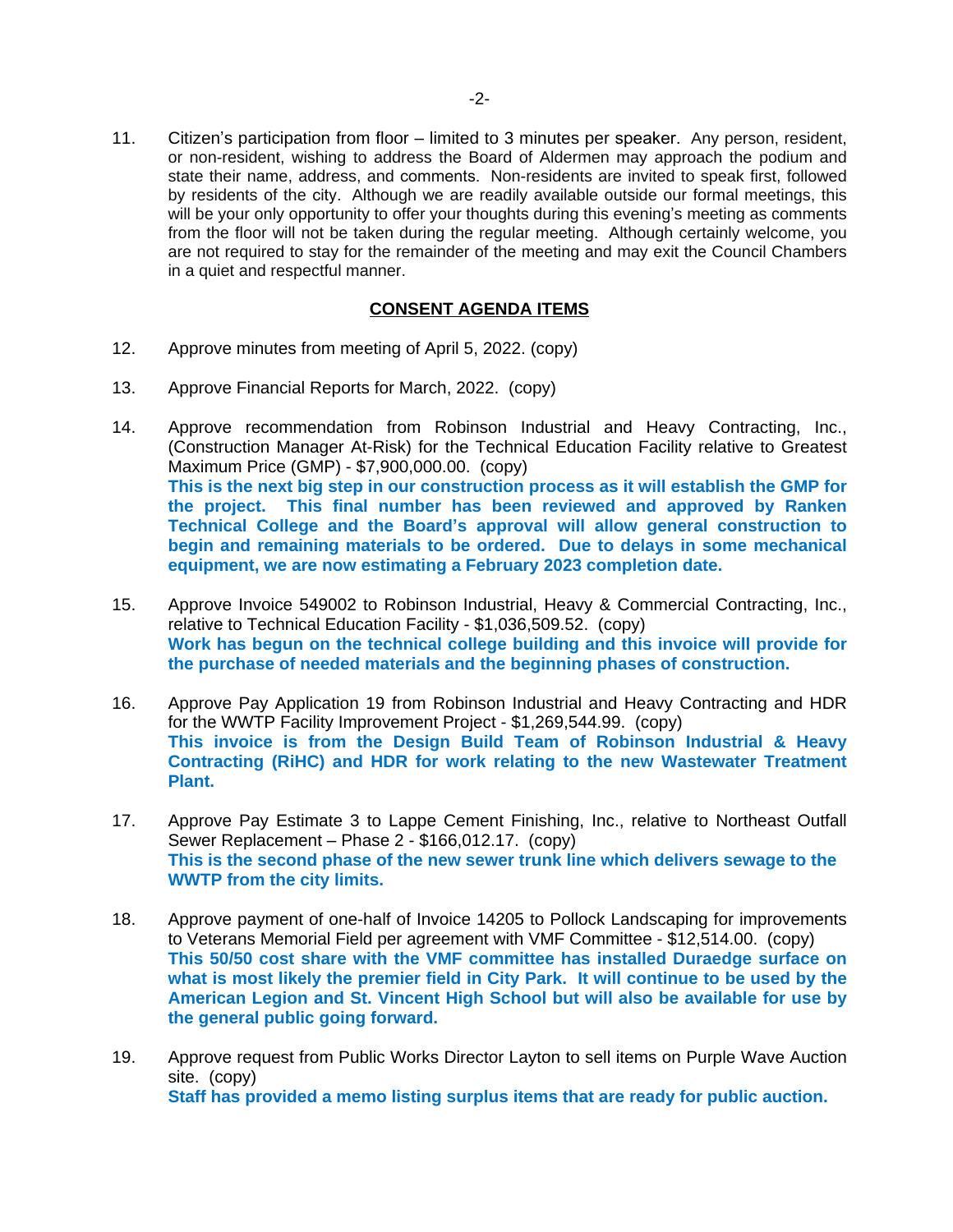- 20. Approve request to close the Perry Park Center for the  $4<sup>th</sup>$  of July festivities. (copy) **Similar to previous year, staff recommends closing the Perry Park Center early to better allow for the Rotary's 4th of July fireworks show.**
- 21. Approve request from AmVets Post 94 to include music in their outdoor event to be held on Saturday, May 21, 2022, from 7:00 p.m. to 11:00 p.m. (copy) **This request is similar to last year's request and approved for the Perryville Elks Lodge.**
- 22. Approve outdoor music request from Mary Jane Burgers & Brew for their Live Music Series at "The Warehouse" on the northeast corner of North Jackson Street and West North Street on April 30, May 28, June 25, July 30, and August 27 from 6:00 p.m. to 10:00 p.m. (copy) **This venue will allow Mary Janes to host outdoor music on a regular and**

**reoccurring basis throughout the summer, showcasing local and regional talent and providing a new event for our community.**

- 23. Approve outdoor music request from Mary Jane Burgers & Brew for the Exp Productions Showcase at "The Warehouse" on May 27, June 24, and July 29 from 6:00 p.m. to 10:00 p.m. (copy) **Similar to above, Mary Jane Burgers & Brew is requesting permission to have outdoor music, but these events are in partnership with Exp Productions (Hopi Lane).**
- 24. Approve Festival Application for the Home Brew Block Party on May 14 from noon to 4:00 p.m. (copy) **Public Communications/Special Events Specialist Kiley Eiland has submitted this event on behalf of the Downtown Revitalization Committee. These events are similar to those requested and approved by the Board of Aldermen in years past however, the area affected is slightly changed. This year, and most likely going forward, they would like Jackson Street closed from West Ste. Marie to the first intersection with Grand Avenue from 8am to 6pm. The actual event will run from noon to 4pm. They have secured permission from the Bank of Missouri to have a DJ play from 12-4 in their Drive-thru exit. New this year is the plan to have corn hole games, food, and porta potties located on their Warehouse lot.**

## **END OF CONSENT AGENDA**

- 25. Bill No. 6289 for Ordinance Entering into a Police Officer Training Employment Agreement with James Rhoden - first reading. (copy enclosed - may be read by title only) **Mr. Rhoden will be the second Police Cadet hired under the Board's new Cadet Program. He is being brought in now for licensure and training and will be ready to fill a position being vacated due to another officer's retirement in August of this year.**
- 26. Committee Reports: Public Works, Public Safety, Finance, Liaison, Sidewalk, and Economic Development.
- 27. Report by City Administrator:
	- Airport Spring Fly-In (copy)
	- Assn. of the Miraculous Medal Open House (copy)
	- Closing date for 119 North Jackson Street May 2, 2022
	- PPC Projector Update